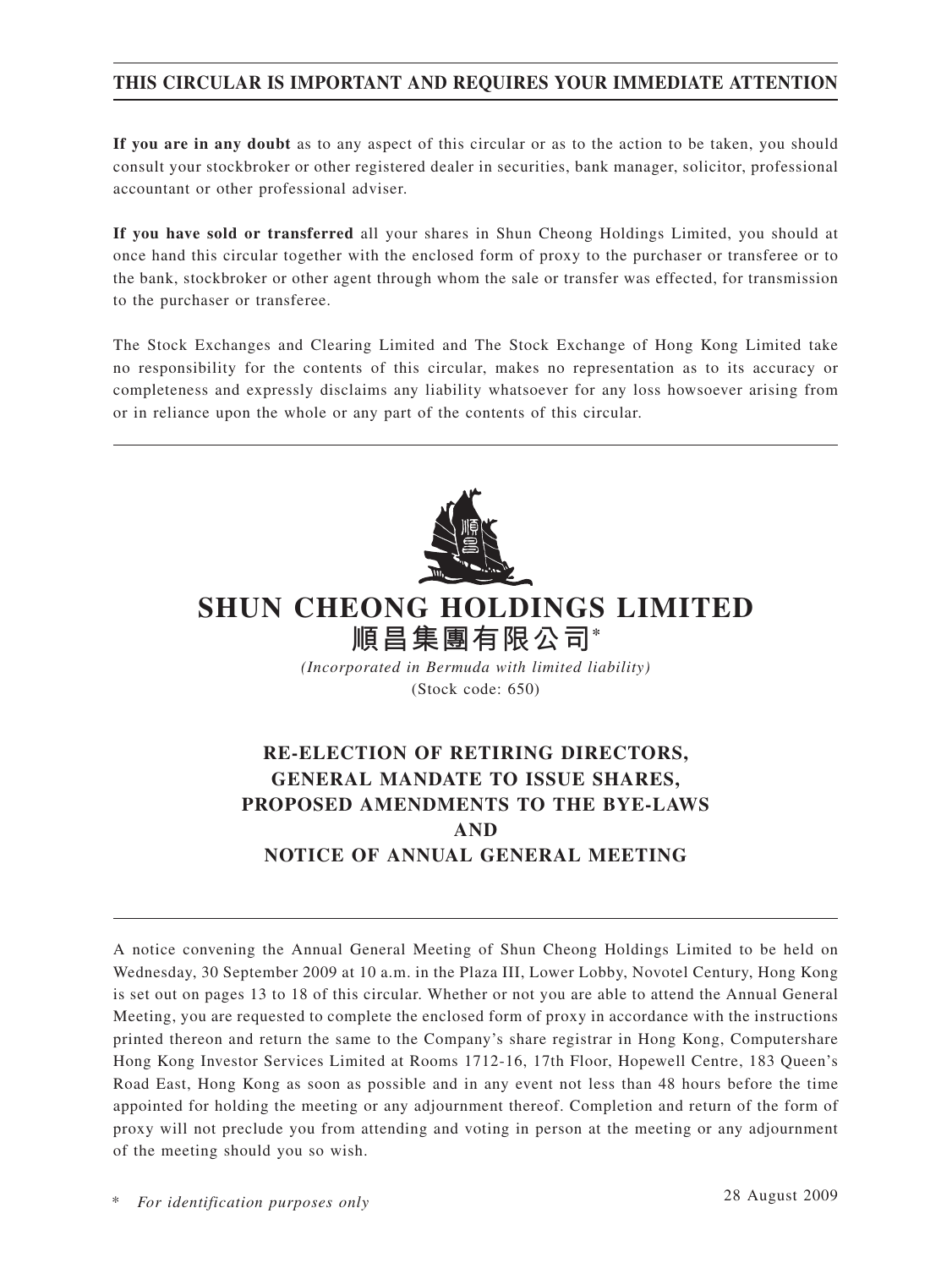## **CONTENTS**

## *Page(s)*

|                                                                          | 1              |  |
|--------------------------------------------------------------------------|----------------|--|
| Letter from the Board                                                    |                |  |
|                                                                          | 2              |  |
|                                                                          | 3              |  |
|                                                                          | 3              |  |
|                                                                          | 3              |  |
| Annual General Meeting and Proxy Arrangement                             | $\overline{4}$ |  |
|                                                                          | $\overline{4}$ |  |
|                                                                          | $\overline{4}$ |  |
|                                                                          | $\overline{4}$ |  |
|                                                                          | $\overline{4}$ |  |
| Appendix I - Re-election of Retiring Directors<br>$5-6$                  |                |  |
| Appendix II - Details of proposed amendments to the Bye-Laws<br>$7 - 12$ |                |  |
|                                                                          |                |  |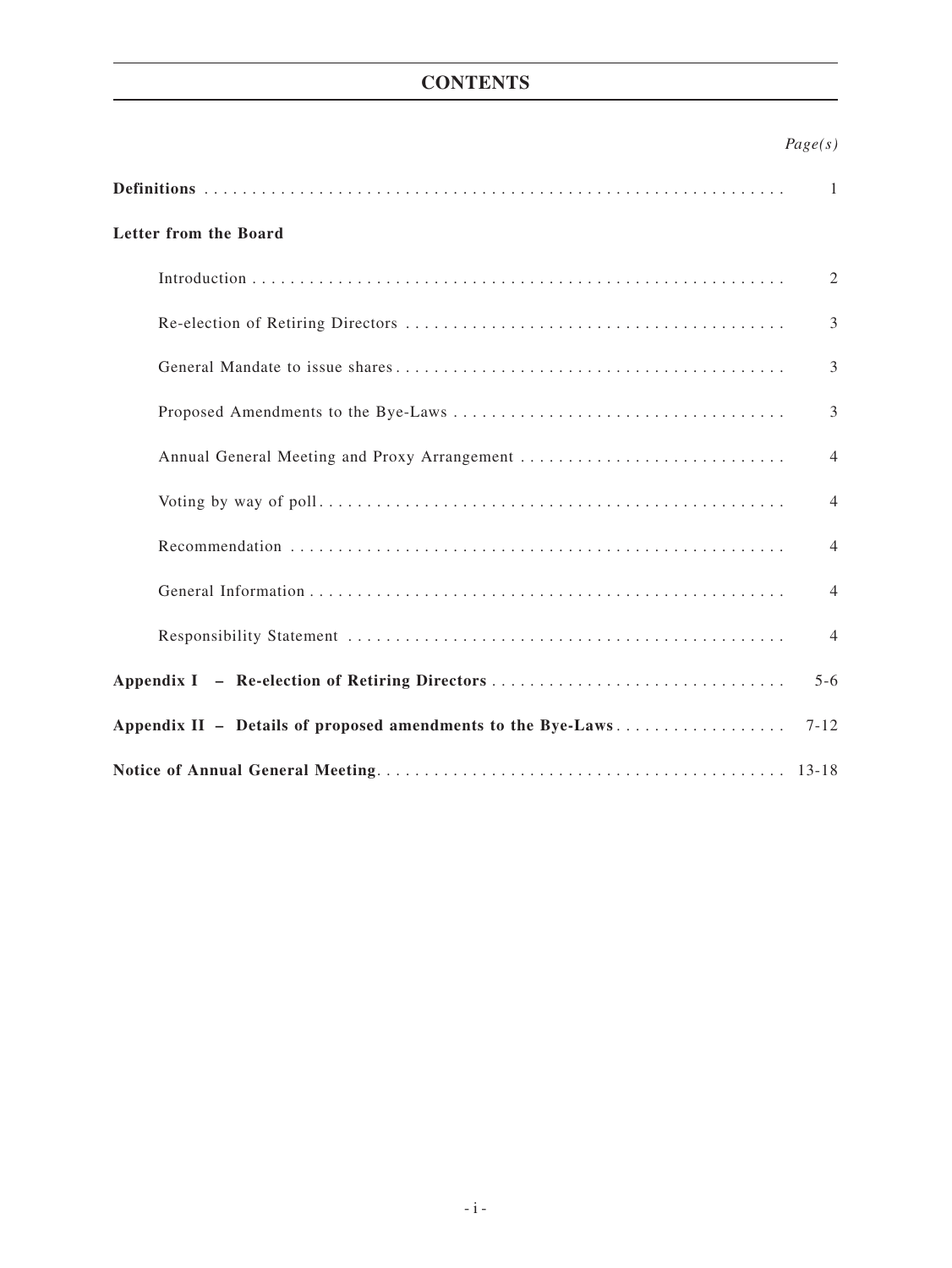## **Definitions**

*In this circular, unless the context requires otherwise, the following expressions have the following meanings:*

| "Annual General Meeting"  | the annual general meeting of the Company to be held on<br>Wednesday, 30 September 2009, at 10 a.m. in the Plaza III,<br>Lower Lobby, Novotel Century, Hong Kong and notice of which<br>is set out on pages 13 to 18 of this circular |
|---------------------------|---------------------------------------------------------------------------------------------------------------------------------------------------------------------------------------------------------------------------------------|
| "Board"                   | the board of Directors                                                                                                                                                                                                                |
| "Bye-Laws"                | the bye-laws of the Company                                                                                                                                                                                                           |
| "Company"                 | Shun Cheong Holdings Limited, an exempted company incorporated<br>in Bermuda with limited liability and registered in Hong Kong<br>under Part XI of the Companies Ordinance, the shares of which<br>are listed on the Stock Exchange  |
| "Directors"               | the director(s) of the Company                                                                                                                                                                                                        |
| "Hong Kong"               | the Hong Kong Special Administrative Region of the People's<br>Republic of China                                                                                                                                                      |
| "Latest Practicable Date" | 25 August 2009, being the latest practicable date prior to the<br>printing of this circular for ascertaining certain information<br>contained in this circular                                                                        |
| "Listing Rules"           | Rules Governing the Listing of Securities on the Stock<br>Exchange                                                                                                                                                                    |
| "SFO"                     | the Securities and Futures Ordinance (Chapter 571 of the Laws<br>of Hong Kong)                                                                                                                                                        |
| "Shareholder(s)"          | the holder(s) of $Share(s)$                                                                                                                                                                                                           |
| "Share $(s)$ "            | share(s) of HK\$0.01 each in the issued share capital of the<br>Company                                                                                                                                                               |
| "Stock Exchange"          | The Stock Exchange of Hong Kong Limited                                                                                                                                                                                               |
| "Takeovers Code"          | The Hong Kong Codes on Takeovers and Mergers issued by the<br>Securities and Futures Commission in Hong Kong                                                                                                                          |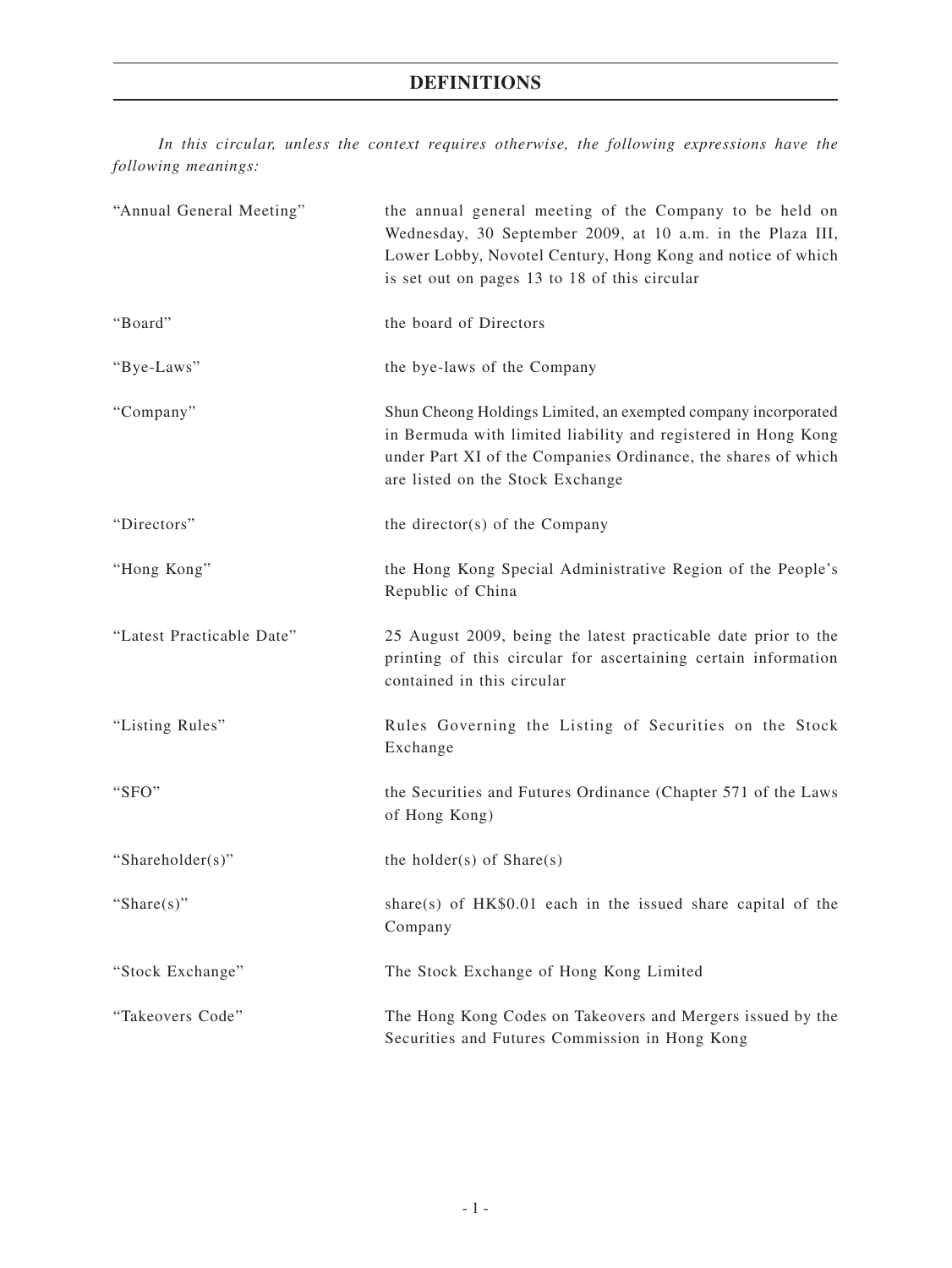## **LETTER FROM THE BOARD**



# **SHUN CHEONG HOLDINGS LIMITED 順昌集團有限公司\***

*(Incorporated in Bermuda with limited liability)* (Stock code: 650)

*Executive Directors: Registered Office:* Cao Jing *(Executive Chairman)* Canon's Court Zhang Shaohua *(Managing Director)* 22 Victoria Street

*Non Executive Director:* Bermuda Mo Tianquan

*Independent Non-executive Directors: Principal Place of Business:* Ye Jianping Suite 2302, Wing On Centre, Palaschuk Derek Myles 111 Connaught Road Central, Yao Xusheng Hong Kong

Hamilton HM12

*Head office and*

28 August 2009

*To Shareholders*

Dear Sir or Madam,

## **RE-ELECTION OF RETIRING DIRECTORS, GENERAL MANDATE TO ISSUE SHARES, PROPOSED AMENDMENTS TO THE BYE-LAWS AND NOTICE OF ANNUAL GENERAL MEETING**

### **INTRODUCTION**

The purpose of this circular is to provide you with information relating to the proposed resolutions at the Annual General Meeting so as to give you all information reasonably necessary to enable you to make an informed decision on whether to vote for or against the resolutions in relation thereto.

 $For$  *identification purposes only*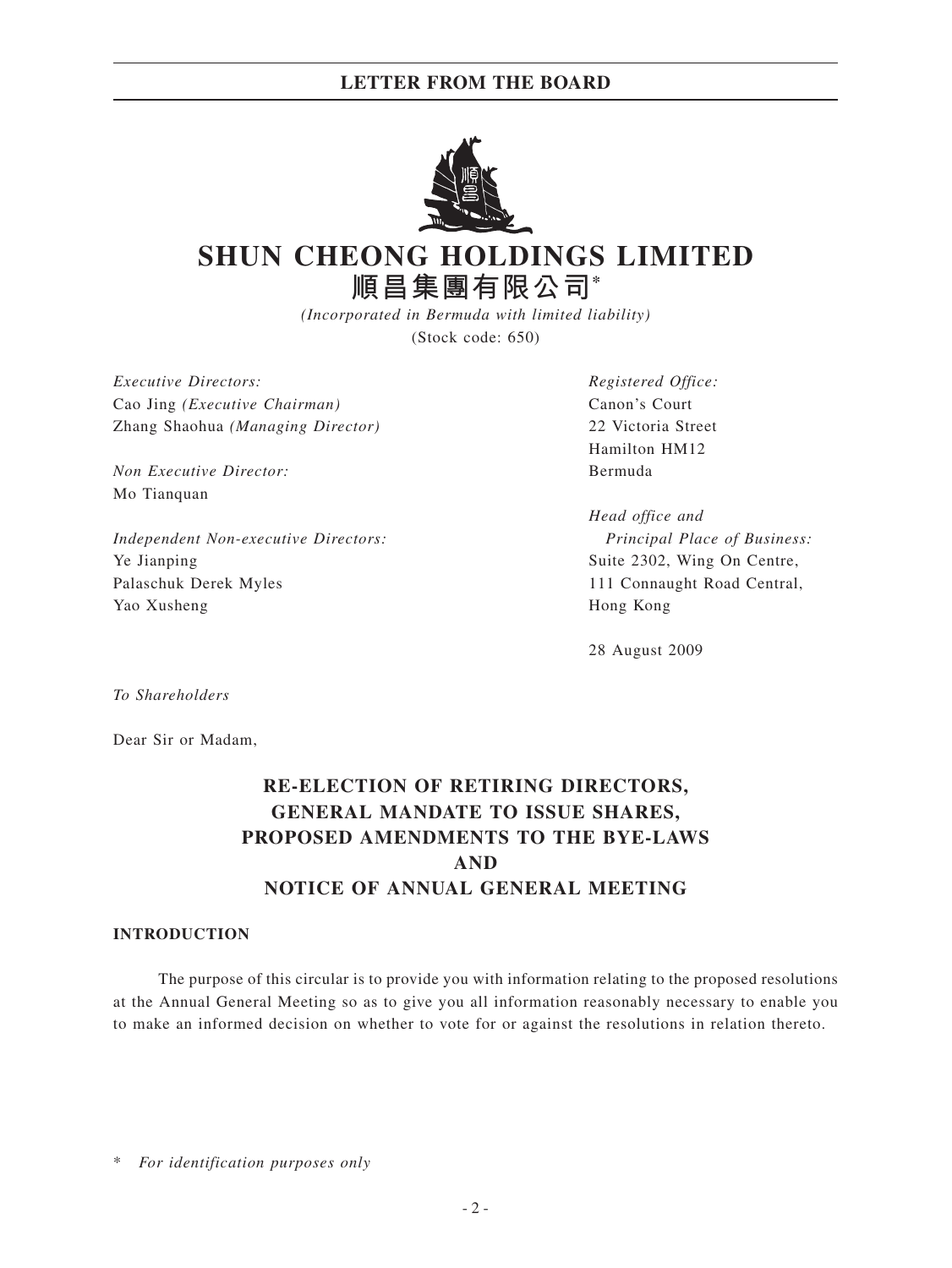## **LETTER FROM THE BOARD**

The resolutions include (i) the re-election of retiring Directors; (ii) the granting to the Directors of general mandate for the issue of the Company's Shares up to 20% of the issued share capital of the Company as at the date of passing of the resolutions; and (iii) approving the proposed amendments of the Bye-Laws.

### **RE-ELECTION OF RETIRING DIRECTORS**

In accordance with the Bye-Laws, Messrs. Mo Tianquan, and Ye Jianping will retire and, being eligible, offer themselves for re-election at the forthcoming Annual General Meeting.

Biographical details, interests in the Shares and remuneration of Mr. Mo Tianquan and Prof. Ye Jianping are set out in the Appendix I to this circular.

### **GENERAL MANDATE TO ISSUE SHARES**

Ordinary Resolution no. 4 will be proposed at the Annual General Meeting to grant the Board a general and unconditional mandate to allot, issue, grant, distribute and otherwise deal with additional Shares, not exceeding 20 per cent. of the Company's issued share capital as at the date of such resolution, for the period until the conclusion of the next annual general meeting of the Company (or such earlier period as stated in the resolution)("General Mandate"). As at the Latest Practicable Date, there were in issue an aggregate of 347,326,000 Shares. Exercise in full of the mandate on the basis that no further shares are issued or repurchased prior to the date of Annual General Meeting, could accordingly result in upto 69,465,200 Shares being issued by the Company.

### **PROPOSED AMENDMENTS TO THE BYE-LAWS**

In light of the recent amendments to the Listing Rules which came into effect on 1 January 2009 and to bring the Bye-Laws up to date, the Board would also take the opportunity at the Annual General Meeting to seek the approval of the Shareholders to amend the current Bye-Laws to bring them in line with the requirement of the Listing Rules.

The proposed amendments in the Bye-Laws are summarised as follows:

- 1) Notice to the shareholders shall be sent in the case of annual general meetings at least 20 clear business days before the meeting and to be sent at least 10 clear business days in the case of all other general meetings; and
- 2) All votes of the Shareholders at a general meeting shall be taken by poll.

Details of the proposed amendments to the Bye-Laws are set out in Appendix II to this circular.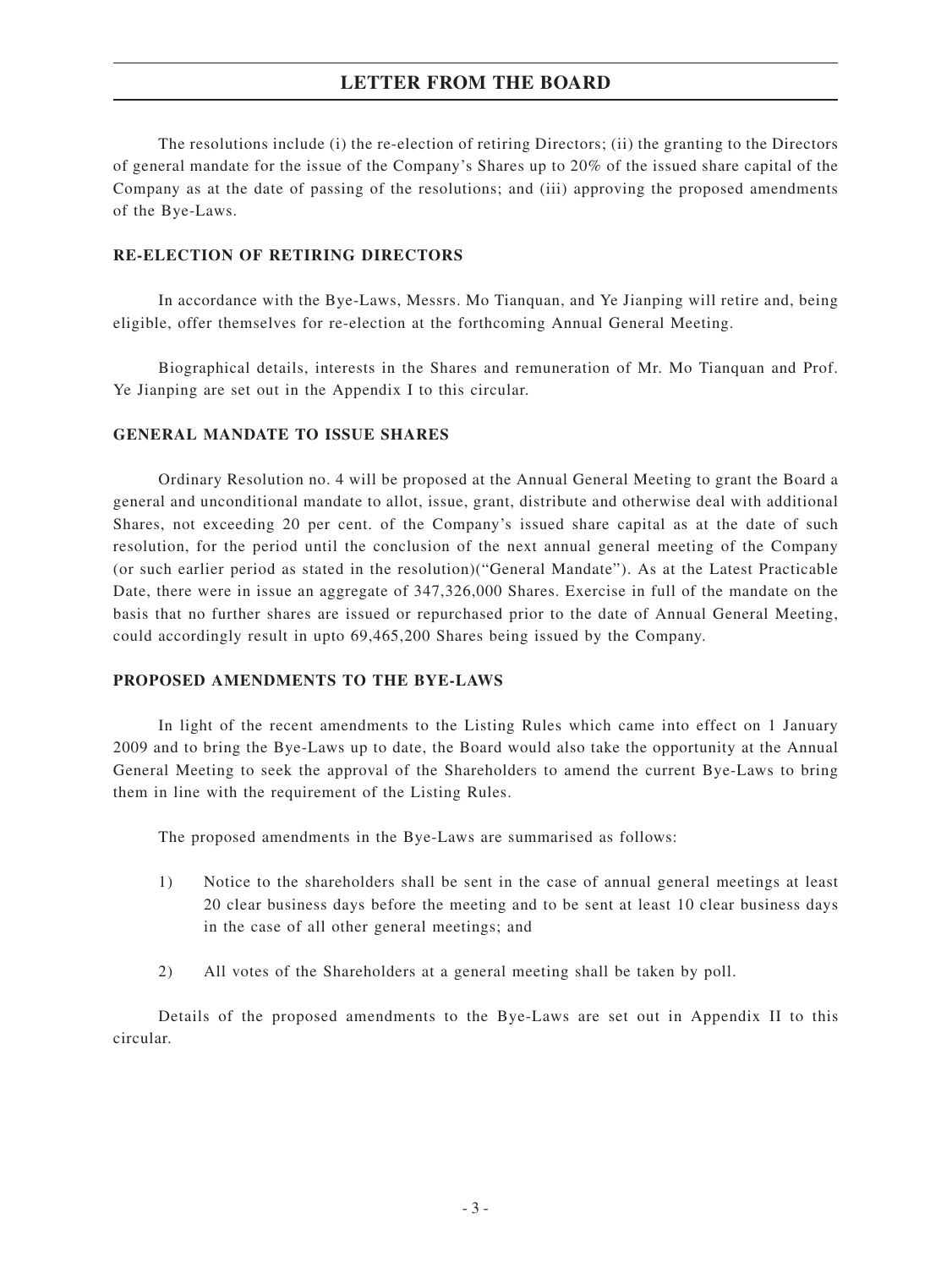### **ANNUAL GENERAL MEETING AND PROXY ARRANGEMENT**

A notice of the Annual General Meeting is set out on pages 13 to 18 of this circular.

A form of proxy for use at the Annual General Meeting is enclosed with this circular. Whether or not you are able to attend the Annual General Meeting, you are requested to complete the form of proxy in accordance with the instructions printed thereon and return the same to the Company's share registrar in Hong Kong, Computershare Hong Kong Investor Services Limited, at Rooms 1712-16, 17th Floor, Hopewell Centre, 183 Queen's Road East, Hong Kong as soon as possible and in any event not less than 48 hours before the time appointed for holding the meeting or any adjournment thereof. Completion and return of the form of proxy will not preclude you from subsequently attending and voting in person at the meeting or any adjournment of the meeting should you so wish and in such event, the instrument appointing a proxy shall be deemed to be revoked.

The Directors are not aware of any shareholders who are required to abstain from voting on any particular resolutions at the Annual General Meeting.

### **VOTING BY WAY OF POLL**

Pursuant to Rule 13.39(4) of the Listing Rules, all votes of Shareholders at the Annual General meeting will be taken by poll and the Company will announce the results of the poll in the manner prescribed under Rule 13.39(5) of the Listing Rules.

### **RECOMMENDATION**

The Directors believe that the proposals for the re-election of retiring Directors, the general mandate to issue Shares and the proposed amendments to the Bye-laws are in the best interests of the Company and its Shareholders as a whole. Accordingly, the Directors recommend that you should vote in favour of all the resolutions to be proposed at the Annual General Meeting.

### **GENERAL INFORMATION**

Your attention is drawn to the additional information set out in the Appendices to this circular.

### **RESPONSIBILITY STATEMENT**

This circular includes particulars given in compliance with the Listing Rules for the purpose of giving information with regard to the Company. The Directors collectively and individually accept full responsibility for the accuracy of the information contained in this circular and confirm, having made all reasonable enquires, that to the best of their knowledge and belief there are no other facts the omission of which would make any statement herein misleading.

> Yours faithfully, For and on behalf of the Board **Shun Cheong Holdings Limited Cao Jing** *Executive Chairman*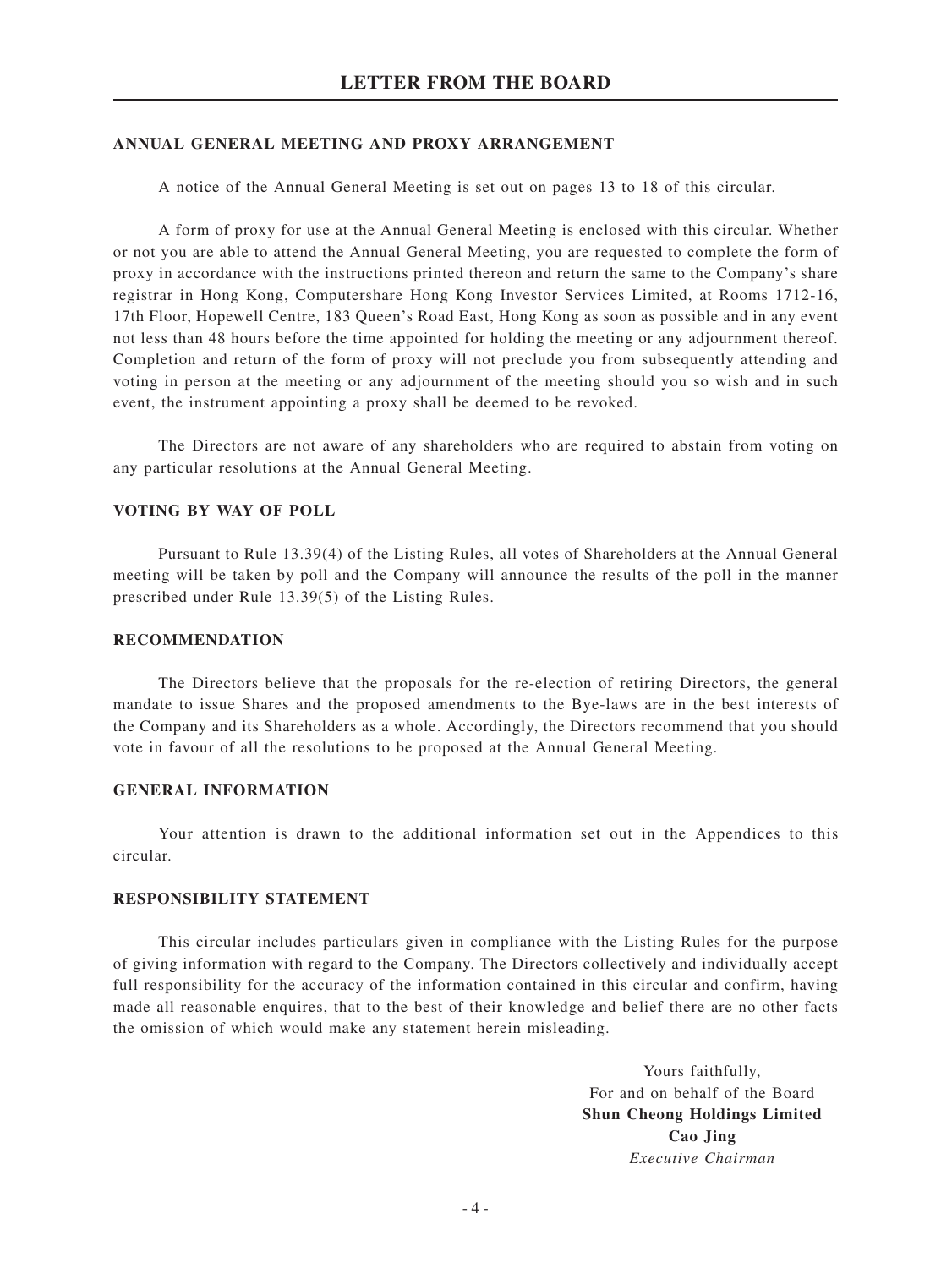In accordance with the Bye-Laws, the following Directors shall retire from office at the Annual General Meeting and, being eligible, offer themselves for re-election.

### **MO Tianquan**

Aged 45, was appointed as a director of the Company on 2 May 2006. He has over 11 years of experience in the provision of on-line information and analysis on the trading, leasing, financing and valuation of real estate properties. He holds a Bachelor's Degree in Mechanical Engineering from South China University of Technology, a Master's Degree in Engineering from Tsinghua University, the People's Republic of China (the "PRC") and a Degree of Master of Arts from Indiana University, the United States of America ("USA"). He is a director and chief executive officer of SouFun Holdings Limited, a wholly-foreign-owned company conducting real estate internet business in the PRC. Mr. Mo is also a director of and has beneficial interests in all the issued share capital of Upsky Enterprises Limited, the ultimate holding company of the Company holding approximately 60.39% of the issued share capital of the Company as at the Latest Practice Date. He is the spouse of Ms. Cao Jing.

At the Latest Practicable Date, Mr. Mo had a corporate interest in 209,753,409 Shares within the meaning of Part XV of the SFO, representing approximately 60.39 per cent. of the issued share capital of the Company. Save as disclosed above and other than his capacity as a Director, he did not hold any directorships in other listed companies in the last three years and he does not have any relationship with any Directors, senior management or substantial or controlling shareholders of the Company.

No service contract has been signed between the Company and Mr. Mo. He was not appointed for a specific term but is subject to retirement by rotation and re-election at the Company's annual general meeting in accordance with the Bye-Laws. Mr. Mo is entitled to a director's fee of HK\$600,000 per annum which is determined by the Board with reference his duties and responsibilities with the Company and will be subject to review by the Board from time to time. Save as disclosed, there are no information concerning Mr. Mo to be disclosed pursuant to any of the requirements of the provisions under Rule  $13.51(2)(h)$  to (v) of the Listing Rules nor are there other matters that need to be brought to the attention of the Shareholders.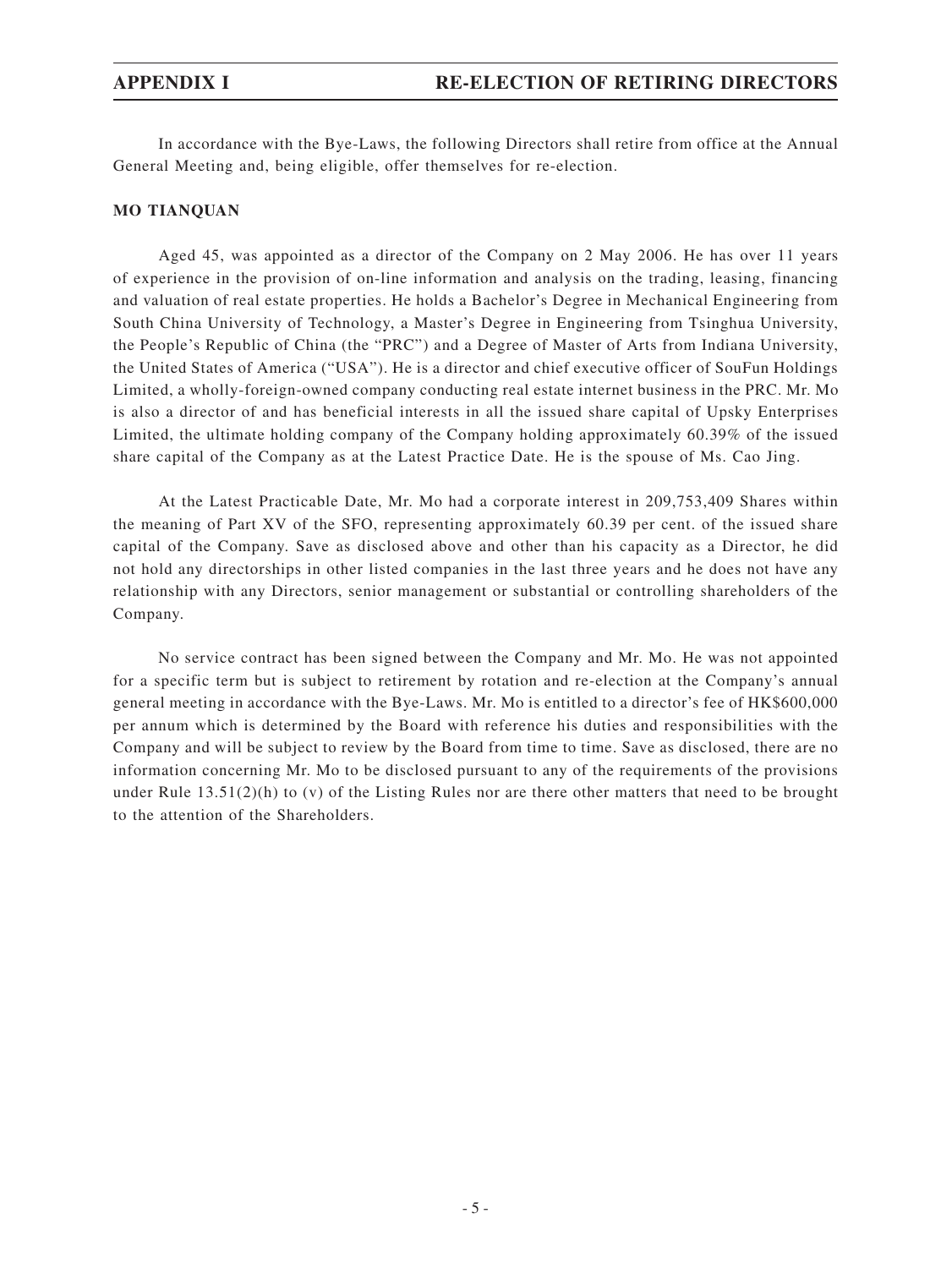### **YE Jianping**

Aged 48, was appointed as an independent non-executive director of the Company on 29 July 2006. He has been teaching in the Renmin University of China since 1985 and is the professor and department head of the Department of Land and Real Estate Management of the Renmin University of China. He is also a council member of the China Land Science Society and the vice chairman of the China Institute of Real Estate Appraisers and Agents. He holds a Bachelor's Degree in Engineering from the Wuhan University, a Master's Degree in Economics and Doctorate in Management from the Renmin University of China. He is also a fellow member of The Royal Institute of Chartered Surveyors, a China Real Estate Appraiser and a China Land Appraiser.

As at the Latest Practicable Date, Prof. Ye did not have any interests in the Shares within the meaning of Part XV of the SFO. Save as disclosed and other than his capacity as a Director, he did not hold any directorships in other listed companies in the last three years and he does not have any business relationship with any Directors, senior management or substantial or controlling shareholders of the Company.

No service contract has been signed between the Company and Prof. Ye. He was not appointed for a specific term but is subject to retirement by rotation and re-election at the Company's annual general meeting in accordance with the Bye-Laws. Prof. Ye is entitled to a director's fee of HK\$100,000 per annum plus reimbursement of out of pocket expenses which is based on the Company's remuneration policy adopted for independent non-executive Directors and determined with reference to prevailing market rate. Save as disclosed, there are no information concerning Prof. Ye to be disclosed pursuant to any of the requirements of the provisions under Rule  $13.51(2)(h)$  to (v) of the Listing Rules nor are there other matters that need to be brought to the attention of the Shareholders.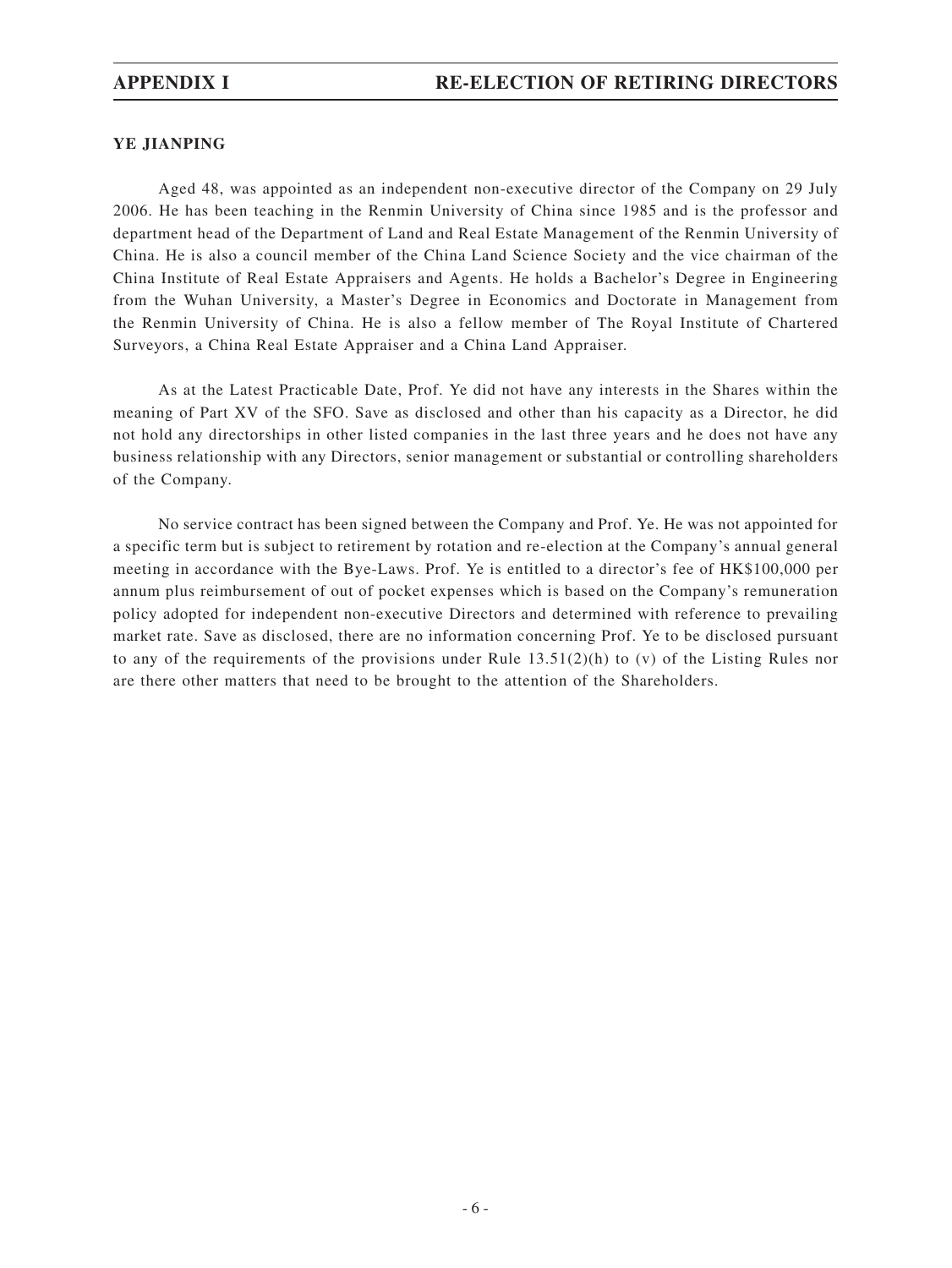This Appendix sets out the existing Bye-Laws and the proposed amendments to the Bye-Laws for ease of reference. Capitalised terms used in this Appendix have the same meanings as defined in the Bye-Laws.

### **Bye-Law Bye-Law**

### **No. Existing bye-laws No. Proposed amendments**

No such provision 1.(A) "business day" shall mean a day on which the Designated Stock Exchange generally is open for the business of dealing in securities in Hong Kong. For the avoidance of doubt, where the Designated Stock Exchange is closed for the business in Hong Kong on a business day by reason of a Number 8 or higher typhoon signal, black rainstorm warning or other similar event, such day shall for the purposes of these Bye-Laws be counted as a business day.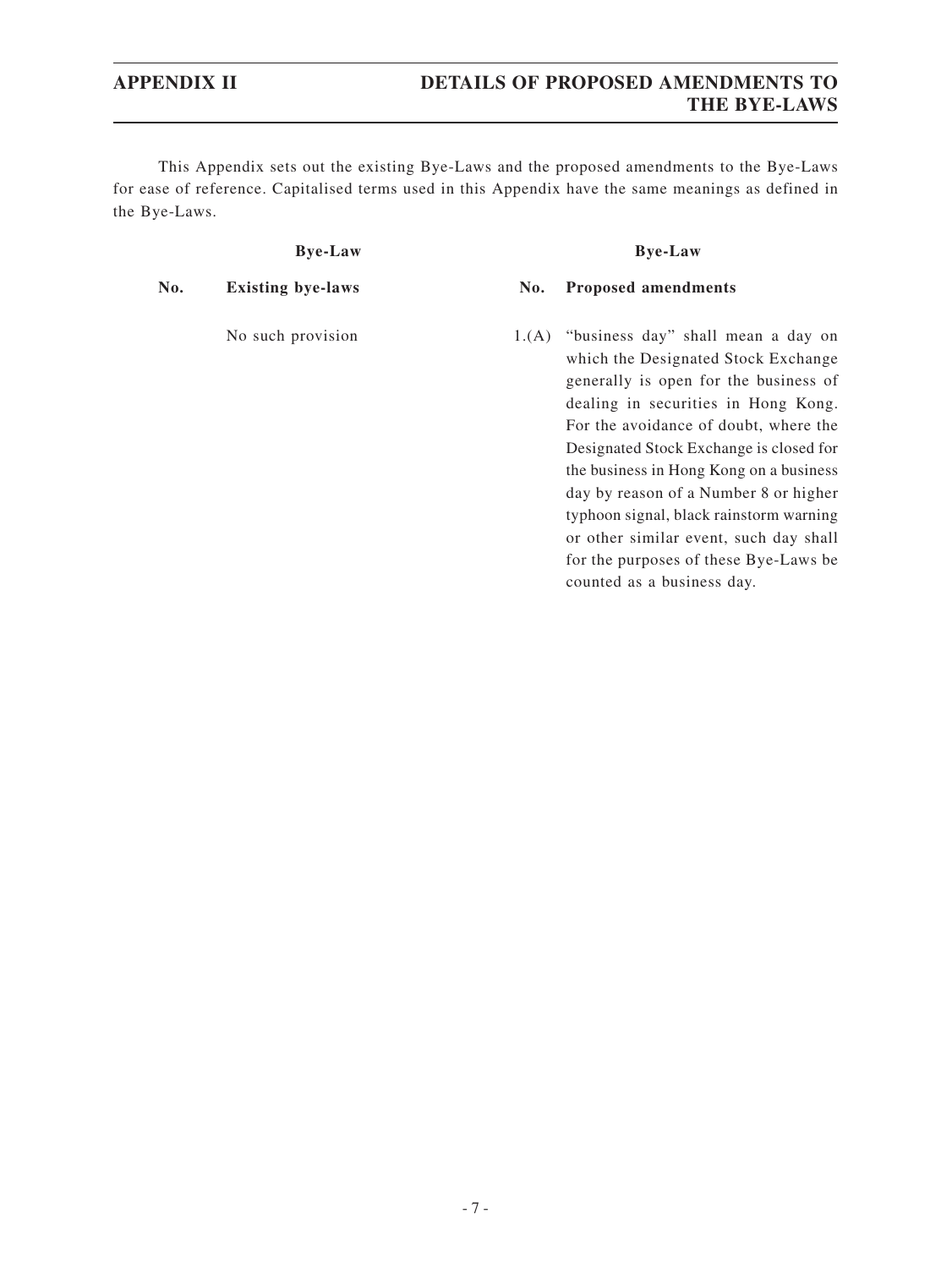- 63. An annual general meeting and a meeting called for the passing of a Special Resolution shall be called by at least twenty-one days' notice in writing, and a meeting of the Company other than an annual general meeting or a meeting for the passing of a Special Resolution shall be called by at least fourteen days' notice in writing. The notice shall be exclusive of the day on which it is served or deemed to be served and of the day for which it is given, and shall specify the place, the day and the hour of meeting and, in case of special business, the general nature of that business, and shall be given, in the manner hereinafter mentioned or in such other manner, if any, as may be prescribed by the Company in general meeting, to such persons as are, under these Bye-Laws, entitled to receive such notices from the Company, provided that, subject to the provisions of the Company Act, a meeting of the Company shall notwithstanding that it is called by shorter notice than that specified in this Bye-Law be deemed to have been duly called if it is so agreed: -
	- (i) in the case of a meeting called as the annual general meeting, by all the members entitled to attend and vote thereat; and
	- (ii) in the case of any other meeting, by a majority in number of the members having a right to attend and vote at the meeting, being a majority together holding not less than ninety-five per cent. in nominal value of the shares giving that right.

#### **No. Existing bye-laws No. Proposed amendments**

- 63. An annual general meeting shall be called by not less than twenty-one (21) clear days' notice in writing or not less than twenty (20) clear business days' notice in writing (whichever is longer) and any special general meeting at which the passing of a special resolution is to be considered shall be called by not less than fourteen (14) clear days' notice in writing or not less than ten (10) clear business days' notice in writing (whichever is longer). The notice shall be exclusive of the day on which it is served or deemed to be served and of the day for which it is given, and shall specify the place, the day and the hour of meeting and, in case of special business, the general nature of that business, and shall be given, in the manner hereinafter mentioned or in such other manner, if any, as may be prescribed by the Company in general meeting, to such persons as are, under these Bye-Laws, entitled to receive such notices from the Company, provided that, subject to the provisions of the Company Act, a meeting of the Company shall notwithstanding that it is called by shorter notice than that specified in this Bye-Law be deemed to have been duly called if it is so agreed: -
	- (i) in the case of a meeting called as the annual general meeting, by all the members entitled to attend and vote thereat; and
	- (ii) in the case of any other meeting, by a majority in number of the members having a right to attend and vote at the meeting, being a majority together holding not less than ninety-five per cent. in nominal value of the shares giving that right.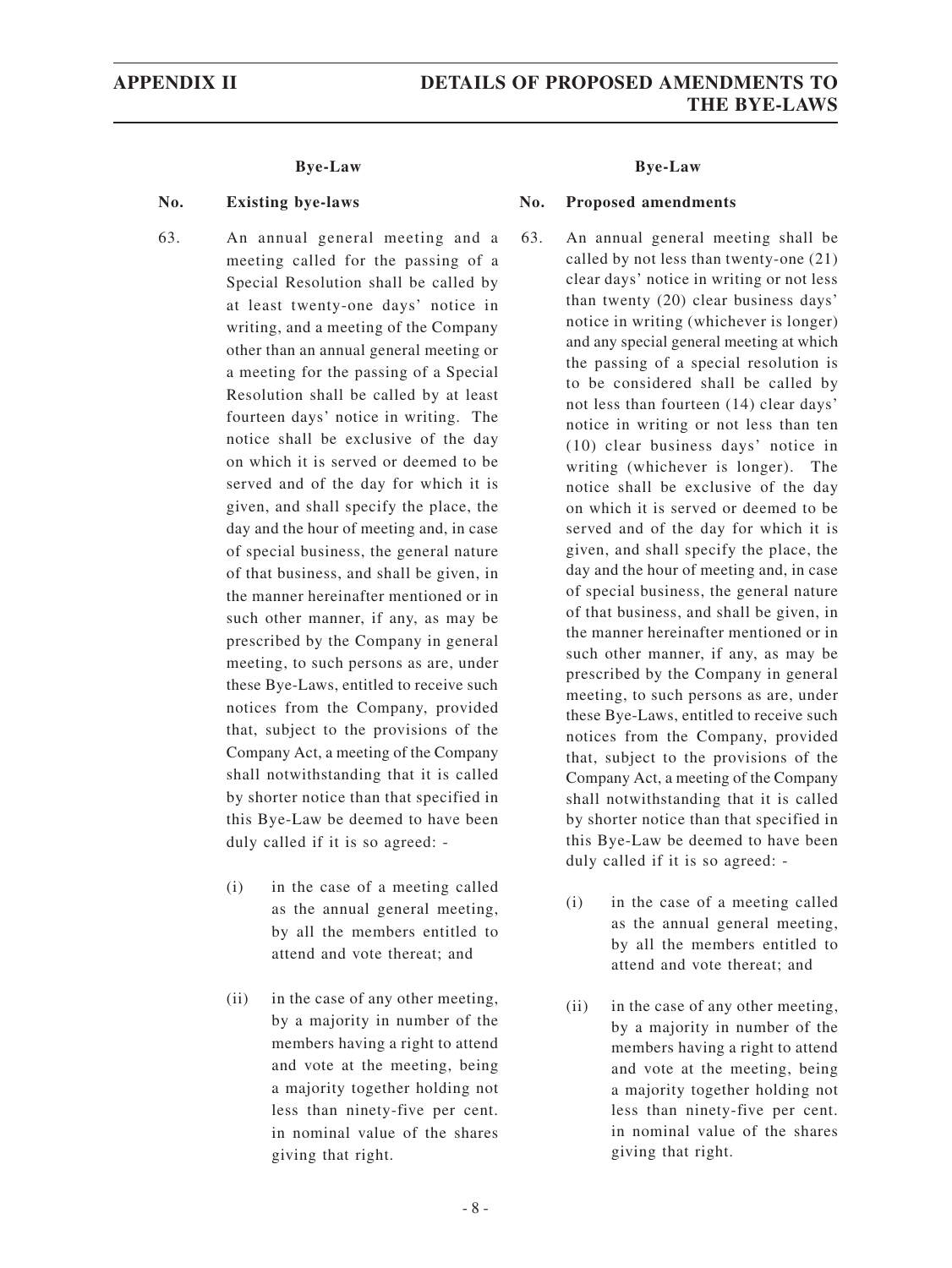#### **No. Existing bye-laws No. Proposed amendments**

- 70. At any general meeting a resolution put to the vote of the meeting shall be decided on a show of hands unless a poll is (before or on the declaration of the results of the shows of hands or on the withdrawal of any other demand for a poll) demand:-
	- (i) by the Chairman of the meeting; or
	- (ii) by at least three members present in person (or, in the case of a member being a corporation, by its duly authorised representative) or by proxy for the time being entitled to vote at the meeting; or
	- (iii) by any member of members present in person (or, in the case of a member being a corporation, by its duly authorised representative) or by proxy and representing not less than one-tenth of the total voting rights of all the members having the right to vote at the meeting; or
	- (iv) by any member or members present in person (or, in the case of a member being a corporation, by its duly authorised representative) or by proxy and holding shares in the Company conferring a right to vote at the meeting being shares on which an aggregate sum has been paid up equal to not less than one-tenth of the total sum paid up on all the shares conferring that right.

Unless a poll be so demand and the demand is not withdrawn, a declaration by the Chairman that a resolution has on a show of hands been carried or carried unanimously, or by a particular majority, or lost, and an entry to that effect in the book containing the minutes of the proceedings of the Company shall be conclusive evidence of the fact without proof of the number or proportion of the votes recorded in favour or against such resolution.

70. At any general meeting a resolution put to the vote of the meeting shall be decided by way of poll.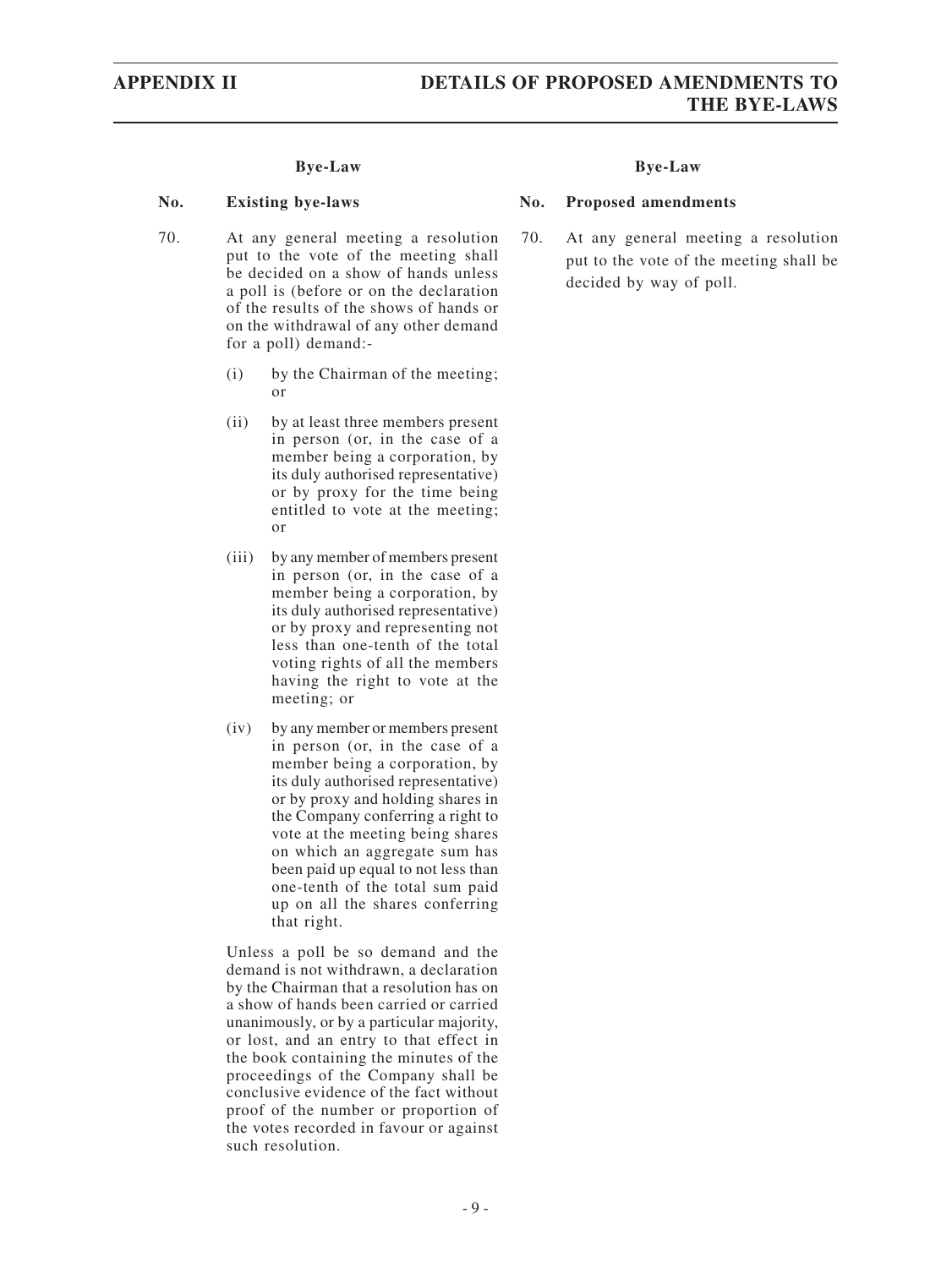#### **No. Existing bye-laws No. Proposed amendments**

- 71. If a poll is demand as aforesaid, it shall (subject as provided in Bye-Law 72) be taken in such manner (including the use of ballot or voting papers or tickets) and at such time and place, not being more than thirty days from the date of the meeting or adjourned meeting at which the poll was demanded, as the Chairman directs. No notice need be given of a poll not taken immediately. The result of the poll shall be deemed to be the resolution of the meeting at which the poll was demanded. The demand for a poll may be withdrawn, with the consent of the Chairman, at any time before the close of the meeting or the taking of the poll, whichever is the earlier.
- 72. Any poll duly demanded on the election of a Chairman of a meeting or on any question of adjournment shall be taken at the meeting and without adjournment.
- 73. In the case of an equality of votes, whether on a show of hands or on a poll, the Chairman of the meeting at which the show of hands takes place or at which the poll is demanded, shall be entitled to a second or casting vote. In case of any dispute as to the admission or rejection of any vote the Chairman shall determine the same, and such determination shall be final and conclusive.
- 74. The demand for a poll shall not prevent the continuance of a meeting for the transaction of any business other than the question on which a poll has been demand.

71. The results of the poll shall be deemed to be the resolution of the meeting. The Company shall only be required to disclose the voting figures on a poll if such disclosure is required by the rules or the Designated Stock Exchange.

- 72. Intentionally deleted.
- 73. In the case of an equality of votes, the Chairman of such meeting shall be entitled to a second or casting vote. In case of any dispute as to the admission or rejection of any vote the Chairman shall determine the same, and such determination shall be final and conclusive.
- 74. Intentionally deleted.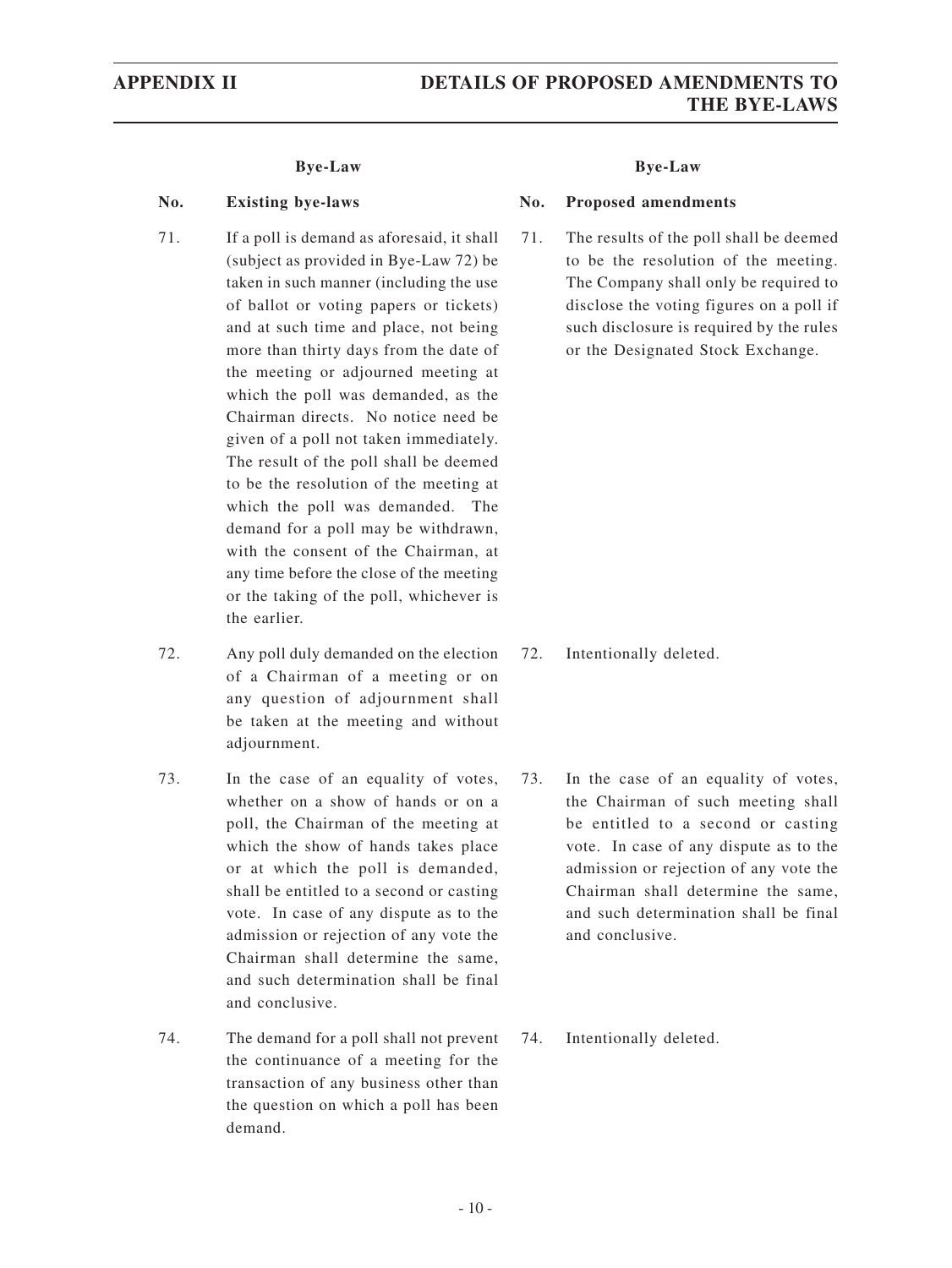76. Subject to any special rights, privileges or restrictions as to voting for the time being attached to any class or classes of shares, at any general meeting on a show of hands every member who is present in person (or, in the case of a member being a corporation, by its duly authorised representative) shall have one vote, and on a poll every member present in person (or, in the case of a member being a corporation, by its duly authorised representative) or by proxy, shall have one vote for every share of which he is the holder which is fully paid up or credited as fully paid up (but so that no amount paid up or credited as paid up on a share in advance of calls or instalments shall be treated for the purposes of this Bye-Law as paid up on the share). On a poll a member entitled to more than one vote need not use all his votes or cast all the votes he uses in the same way.

#### **No. Existing bye-laws No. Proposed amendments**

76. Subject to any special rights, privileges or restrictions as to voting for the time being attached to any class or classes of shares, at any general meeting on a poll every member who is present in person (or, in the case of a member being a corporation, by its duly authorised representative) or by proxy, shall have on vote for every share of which he is the holder which is fully paid up or credited as fully paid up (but so that no amount paid up or credited as paid up on a share in advance of calls or instalments shall be treated for the purposes of this Bye-Law as paid up on the share). On a poll a member entitled to more than one vote need not use all his votes or cast all the votes he uses in the same way.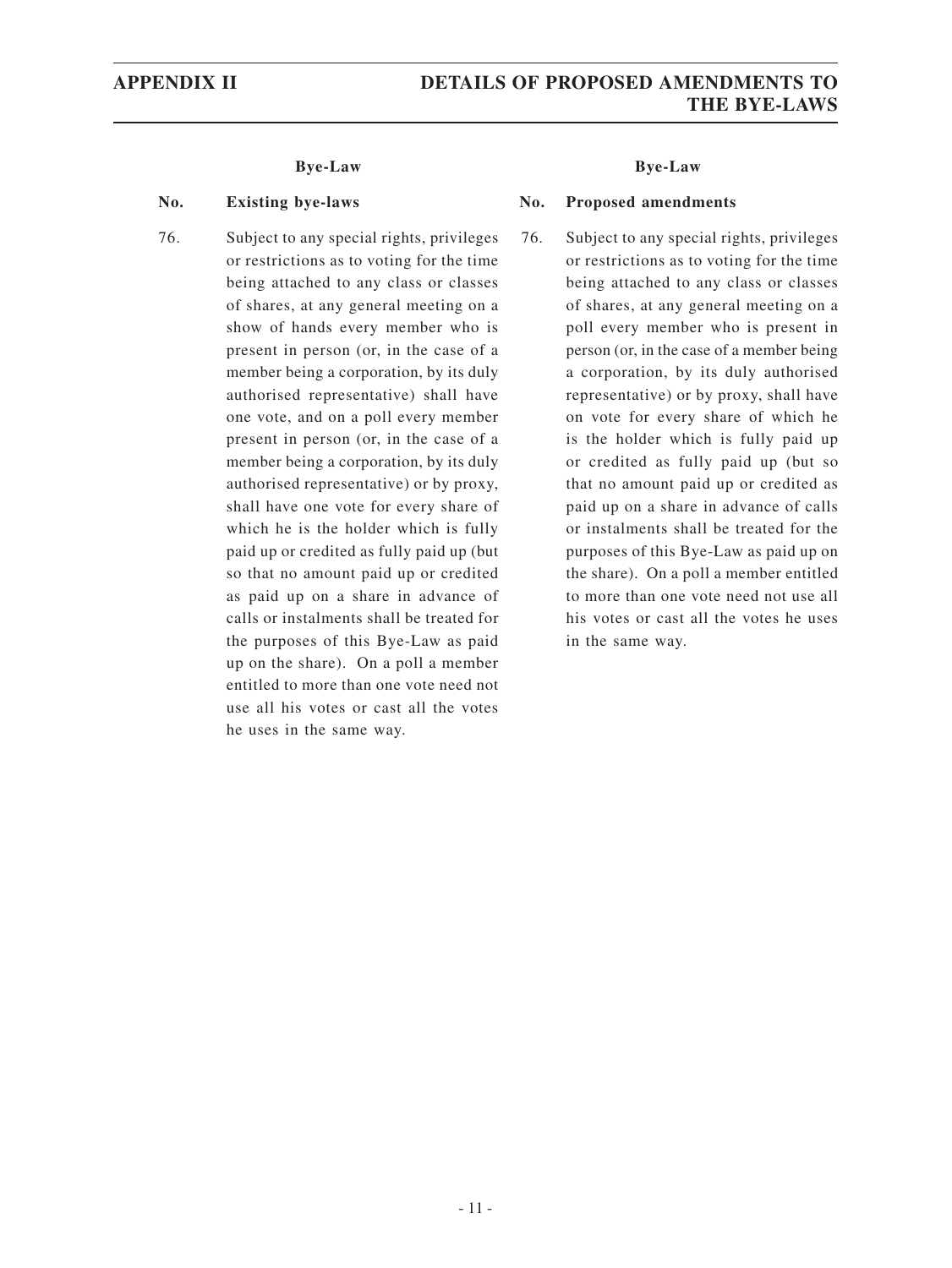79. A member of unsound mind or in respect of whom an order has been made by any court having jurisdiction in lunacy may vote, whether on a show of hands or on a poll, by his committee, receiver, curator bonis or other person in the nature of a committee, receiver or curator bonis appointed by that court, and any such committee, receiver, curator bonis or other person may on a poll vote by proxy. Evidence to the satisfaction of the Board of the authority of the person claiming to exercise the right to vote shall be delivered to such place or one of such places (if any) as is specified in accordance with these Bye-Laws for the deposit of instruments of proxy or, if no place is specified, at the Registration Office.

#### **No. Existing bye-laws No. Proposed amendments**

79. A member of unsound mind or in respect of whom an order has been made by any court having jurisdiction in lunacy may vote on a poll, by his committee, receiver, curator bonis or other person in the nature of a committee, receiver or curator bonis appointed by that court, and any such committee, receiver, curator bonis or other person may on a poll vote by proxy. Evidence to the satisfaction of the Board of the authority of the person claiming to exercise the right to vote shall be delivered to such place or one of such places (if any) as is specified in accordance with these Bye-Laws for the deposit of instruments of proxy or, if no place is specified, at the Registration Office.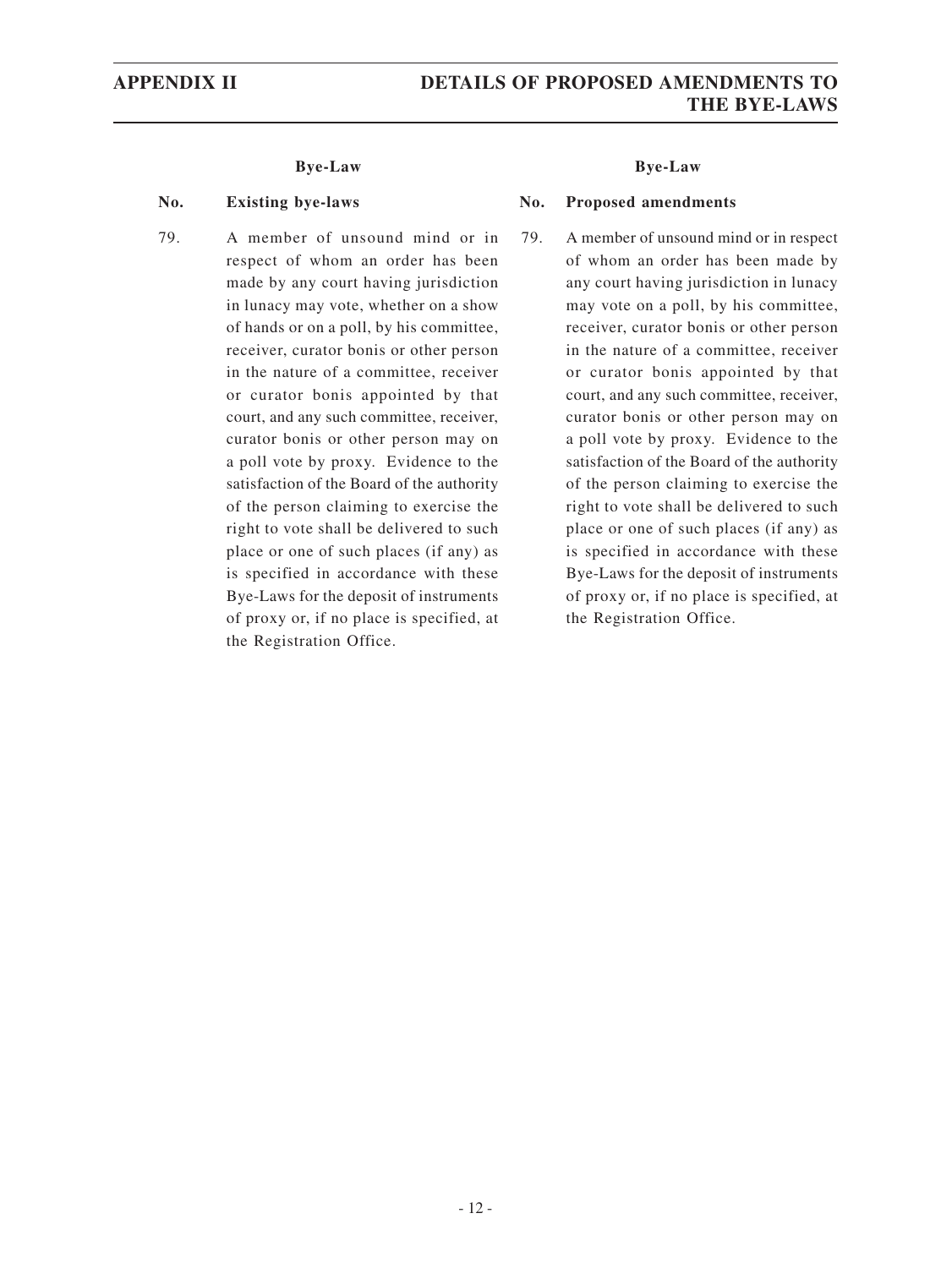

# **SHUN CHEONG HOLDINGS LIMITED 順昌集團有限公司\***

*(Incorporated in Bermuda with limited liability)* (Stock code: 650)

**NOTICE IS HEREBY GIVEN** that the Annual General Meeting (the "Meeting") of Shun Cheong Holdings Limited (the "Company") will be held in Plaza III, Lower Lobby, Novotel Century, Hong Kong on Wednesday, 30 September 2009, at 10 a.m. for the following purposes:

- 1. To receive and consider the audited Consolidated Financial Statements and Reports of the Directors and the Auditors for the year ended 31 March 2009.
- 2. a) To re-elect the following persons as the directors of the Company
	- i) Mr. Mo Tianquan
	- ii) Prof. Ye Jianping
	- b) To authorize the board of directors to fix the directors' remuneration.
- 3. To re-appoint auditors of the Company and to authorise the board of directors to fix their remuneration.
- 4. To consider as special business and, if thought fit, pass with or without amendments the following resolution as an Ordinary Resolution of the Company:

### "**THAT**

- (a) subject to sub-paragraph (b) of this resolution, the exercise of the directors of the Company during the Relevant Period (as hereinafter defined) of all the powers of the Company to allot, issue and deal with additional shares in the capital of the Company and to make or grant offers, agreements and options, including warrants and securities convertible or exercisable into shares of the Company, which might require the exercise of such powers either during or after the Relevant Period, be and is hereby generally and unconditionally approved;
- $\overline{F}$  *For identification purposes only*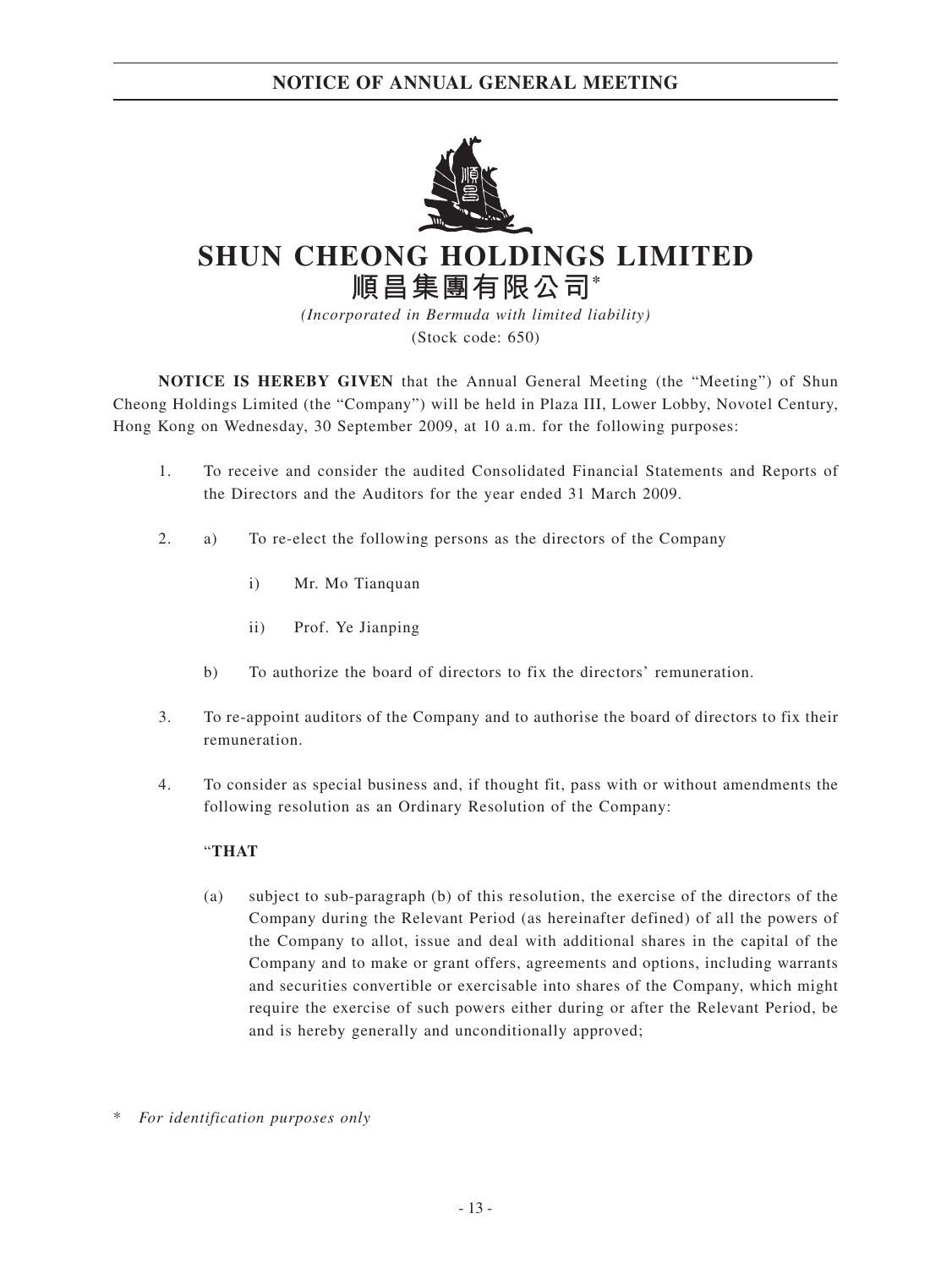- (b) the aggregate nominal amount of the share capital allotted or agreed conditionally or unconditionally to be allotted (whether pursuant to an option or otherwise) by the directors of the Company pursuant to the approval in sub-paragraph (a) of this resolution, otherwise than pursuant to a Rights Issue (as hereinafter defined) or the exercise of subscription of conversion rights under the terms of any warrants of the Company or any securities which are convertible or exercisable into shares of the Company or any share option scheme or any scrip dividends or similar arrangement providing for the allotment of shares in lieu of the whole or part of a dividend on shares of the Company in accordance with the Bye-Laws of the Company or a specific authority granted by the shareholders of the Company in general meeting, shall not exceed 20% of the aggregate nominal amount of the issued share capital of the Company on the date of this resolution and this approval shall be limited accordingly; and
- (c) for the purpose of this resolution:

"Relevant Period" means the period form the passing of the resolution until whichever is the earliest of:

- (i) the conclusion of the next annual general meeting of the Company;
- (ii) the expiration of the period within which the next annual general meeting of the Company is required by the Bye-Laws of the Company or any applicable law to be held; and
- (iii) the date on which the authority set out in this resolution is revoked or varied by an ordinary resolution in general meeting.

"Rights Issue" means an offer of shares in the Company, or any offer of warrants, options or other securities giving rights to subscribe for shares in the Company, open for a period fixed by the directors of the Company to holders of shares on the register on a fixed record date in proportion to their then holdings of such shares (subject to such exclusions or other arrangements as the directors of the Company, after making enquiry, may deem necessary or expedient in relation to fractional entitlements or having regard to any restrictions or obligations under the law of, or the requirements of, any recognised regulatory body or any stock exchange in any territory outside Hong Kong)."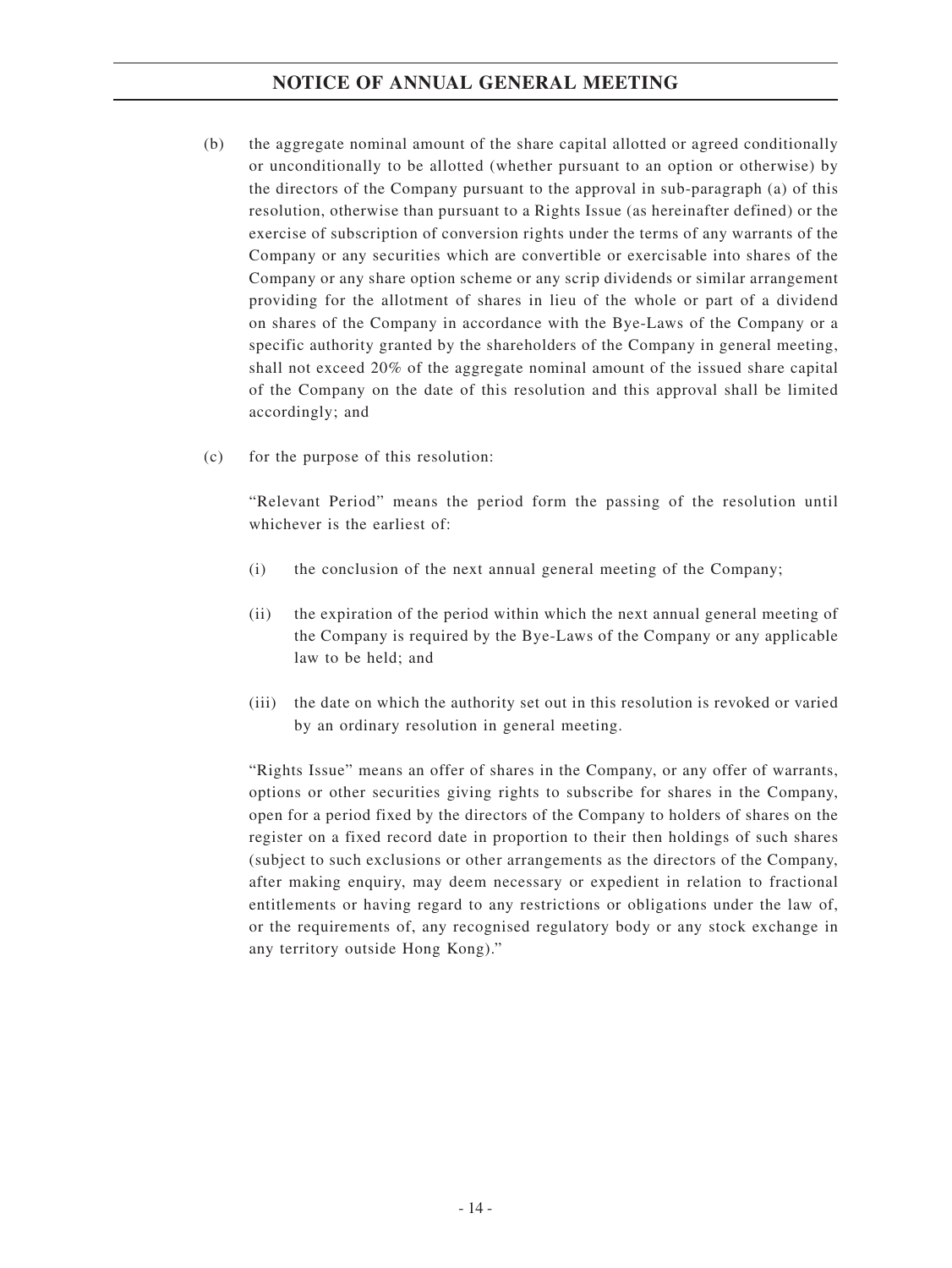5. To consider as special business and, if thought fit, pass with or without amendments the following resolution as an Special Resolution of the Company:

"**THAT**, the Bye-Laws of the Company be and are hereby amended in the following manner:

(a) Bye-Law  $1(A)$ 

By inserting the following paragraph immediately after the definition of "the Board":

""business day" shall mean a day on which the Designated Stock Exchange generally is open for the business of dealing in securities in Hong Kong. For the avoidance of doubt, where the Designated Stock Exchange is closed for the business in Hong Kong on a business day by reason of a Number 8 or higher typhoon signal, black rainstorm warning or other similar event, such day shall for the purposes of these Bye-Laws be counted as a business day."

(b) Bye-Law 63

By deleting existing Bye-Law 63 in its entirety and replacing it with the following:

"An annual general meeting shall be called by not less than twenty-one (21) clear days' notice in writing or not less than twenty (20) clear business days' notice in writing (whichever is longer) and any special general meeting at which the passing of a special resolution is to be considered shall be called by not less than fourteen (14) clear days' notice in writing or not less than ten (10) clear business days' notice in writing (whichever is longer). The notice shall be exclusive of the day on which it is served or deemed to be served and of the day for which it is given, and shall specify the place, the day and the hour of meeting and, in case of special business, the general nature of that business, and shall be given, in the manner hereinafter mentioned or in such other manner, if any, as may be prescribed by the Company in general meeting, to such persons as are, under these Bye-Laws, entitled to receive such notices from the Company, provided that, subject to the provisions of the Company Act, a meeting of the Company shall notwithstanding that it is called by shorter notice than that specified in this Bye-Law be deemed to have been duly called if it is so agreed:–

- (i) in the case of a meeting called as the annual general meeting, by all the members entitled to attend and vote thereat; and
- (ii) in the case of any other meeting, by a majority in number of the members having a right to attend and vote at the meeting, being a majority together holding not less than ninety-five per cent. in nominal value of the shares giving that right."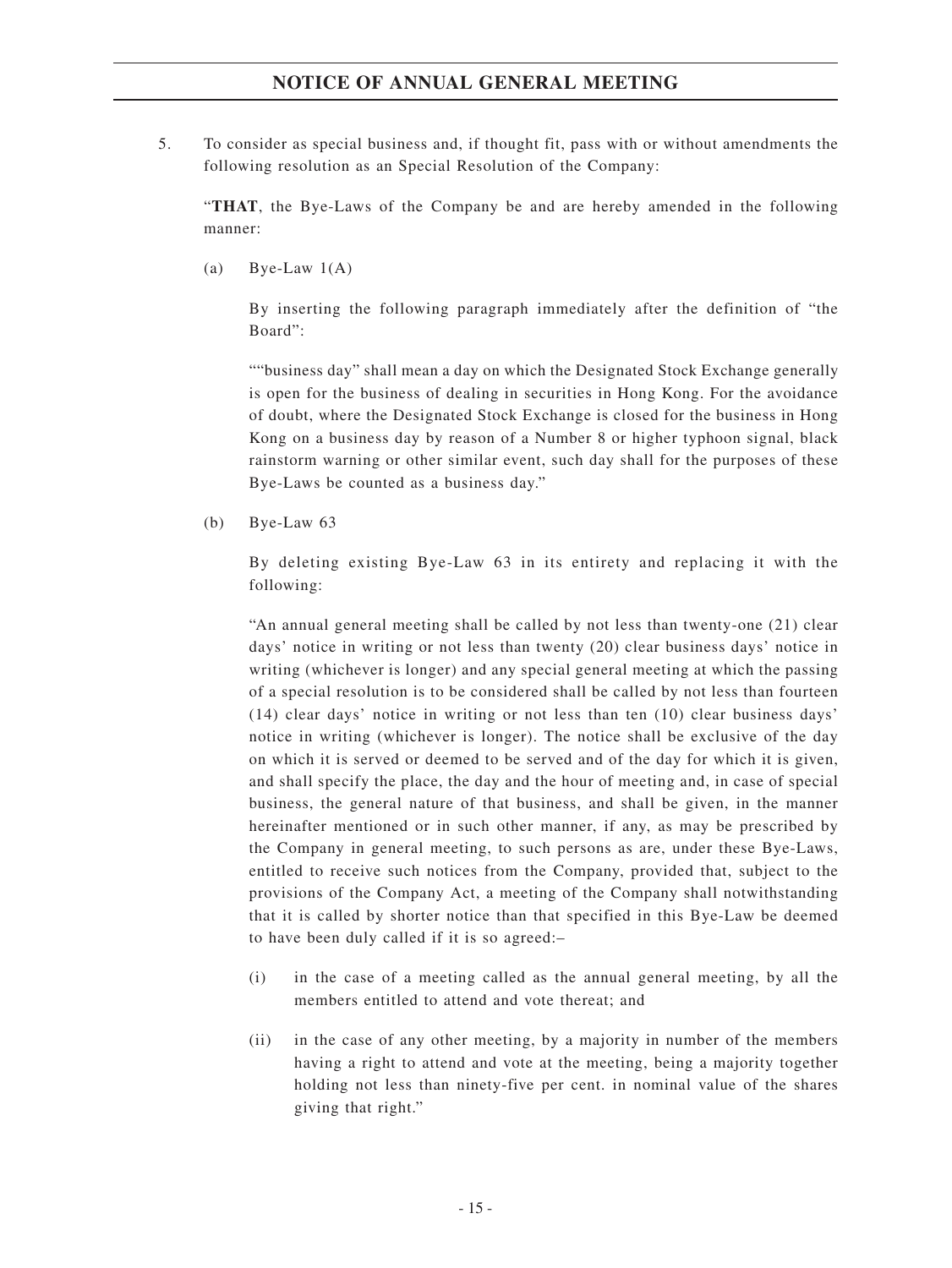(c) Bye-Law 70

By deleting existing Bye-Law 70 in its entirety and replacing it with the following:

"At any general meeting a resolution put to the vote of the meeting shall be decided by way of poll."

(d) Bye-Law 71

By deleting existing Bye-Law 71 in its entirety and replacing it with the following:

"The results of the poll shall be deemed to be the resolution of the meeting. The Company shall only be required to disclose the voting figures on a poll if such disclosure is required by the rules or the Designated Stock Exchange."

(e) Bye-Law 72

By deleting existing Bye-Law 72 in its entirety and replacing it with the following:

"Intentionally deleted."

(f) Bye-Law 73

By deleting existing Bye-Law 73 in its entirety and replacing it with the following:

"In the case of an equality of votes, the Chairman of such meeting shall be entitled to a second or casting vote. In case of any dispute as to the admission or rejection of any vote the Chairman shall determine the same, and such determination shall be final and conclusive."

 $(g)$  Bye-Law 74

By deleting existing Bye-Law 74 in its entirety and replacing it with the following:

"Intentionally deleted."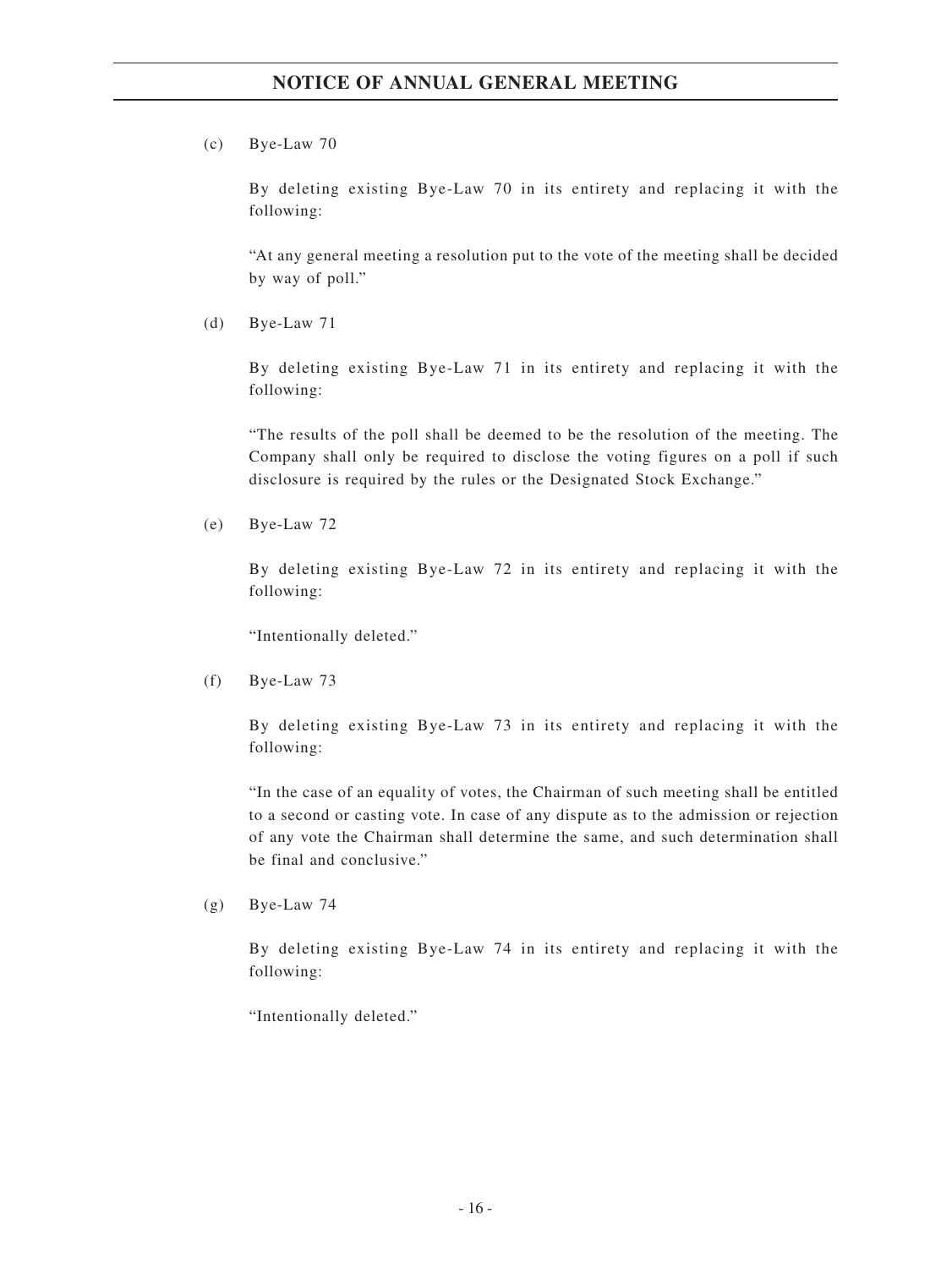### (h) Bye-Law 76

By deleting existing Bye-Law 76 in its entirety and replacing it with the following:

"Subject to any special rights, privileges or restrictions as to voting for the time being attached to any class or classes of shares, at any general meeting on a poll every member who is present in person (or, in the case of a member being a corporation, by its duly authorised representative) or by proxy, shall have on vote for every share of which he is the holder which is fully paid up or credited as fully paid up (but so that no amount paid up or credited as paid up on a share in advance of calls or instalments shall be treated for the purposes of this Bye-Law as paid up on the share). On a poll a member entitled to more than one vote need not use all his votes or cast all the votes he uses in the same way."

(i) Bye-Law 79

By deleting existing Bye-Law 79 in its entirety and replacing it with the following:

"A member of unsound mind or in respect of whom an order has been made by any court having jurisdiction in lunacy may vote on a poll, by his committee, receiver, curator bonis or other person in the nature of a committee, receiver or curator bonis appointed by that court, and any such committee, receiver, curator bonis or other person may on a poll vote by proxy. Evidence to the satisfaction of the Board of the authority of the person claiming to exercise the right to vote shall be delivered to such place or one of such places (if any) as is specified in accordance with these Bye-Laws for the deposit of instruments of proxy or, if no place is specified, at the Registration Office."

> By Order of the Board **Shun Cheong Holdings Limited Cao Jing** *Executive Chairman*

Hong Kong, 28 August 2009